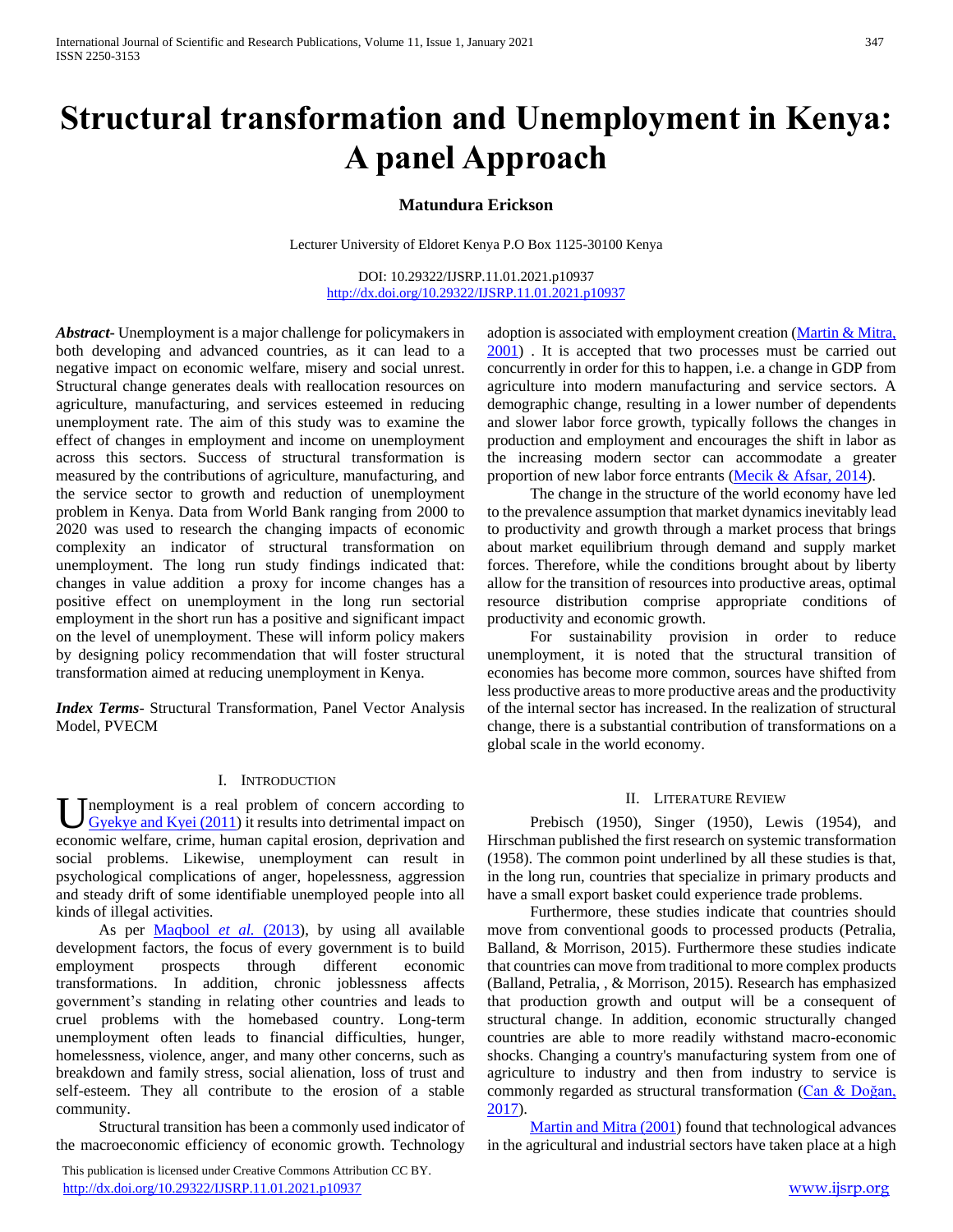level. The findings showed that in all stages of growth, technological development was faster in agriculture than in industry. However it is evident that there has been a converging situation with regard to the relative rapid dispersion of developments in the overall productivity factor growth ratios in the agricultural sector.

Mecik and Afsar (2014) notes that the structural transition would have a positive significant impact on economic growth, given that there are some shifts in sector composition of employment and that labor force ratio of the labor force ratio of industries has been increased.

## III. METHODOLOGY

## **Model Specification**

 The paper used the following multivariate model  $ln UNEMP_{it} = \beta_0 + \beta_1 lnVADD_{it} + \beta_2 lnEMP_{it} + \beta_3 lnPOP_{it} +$  $\varepsilon_{it}$  ………………

Where  $UNEMP$  is unemployment,  $VADD$  is sectorial value added, *EMP* is employment,  $\beta_0$  is a constant variable and  $\beta_i$  are the coefficients to be determined.

 The research aimed to investigate the impact of structural changes on changes in eunmployment in Kenya. To estimate a PVECM for the study, certain conditions must be met, which involve testing whether series is integrated of same order, so before presenting the model, first description of the PURT and the panel co-integration tests were to be done (Bardi *et al.*, 2016).

## **Panel unit root test**

Considering AR (1) process for the following panel data:

 $y_{it} = \alpha_i y_{it-1} + x_{it} \sigma_i +$ 

………………………………….………………

Whereby  $i = 1, 2, \ldots N$  are observed individual dimensions crosssection units, over the time period  $t=1,2,...,T$ , and  $x_{it}$  is the exogenous variable in the equation.

 According to Mahmoodi and Mahmoodi (2016) the null hypothesis is that the series in the panel contains the root unit against the alternative hypothesis that all individual series are stationary Levin and Lin (1993) and Levin, Lin and Chu (1979 and 1981) and Chu (2002), Hsiao, 2003. From the pooled proxy equation given below we can get the estimate of  $\rho$  coefficient;  $\Delta y_{it} = \alpha y_{it-1} - \eta_{it}$ .

 LLC shows under the null hypothesis, an adjusted t-statistic for the resulting  $\rho$  isnormally asymptotically distributed as shown. ∗  $t_{\rho}$ –NŤṡ<sub>N</sub>ŏ<sup>2</sup> $_{\widetilde{\varepsilon}}$ ŏ ( $\widetilde{\rho}$ )µ $_{mt}^*$ 

 = <sup>∗</sup> → (0,1)………………………..

Whereby,  $t^*_{\rho}$  is t-statistic for  $\rho = 0$ ,  $\check{\sigma}^2$  is the variance of the error term,  $\eta_i$ ,  $\check{\sigma}$  is the estimated variance of  $\check{\rho}$   $\mu_{mt}^*$  and  $\sigma_{mt}^*$ represents the mean and standard deviation. Other test stastics that were used are Fisher-PP and Fisher-ADF recommended by Choi (2001) and Maddala and Wu (1999) (Chaiboonsri *et al.*, 2010).

#### **Panel cointegration Test**

 This paper applied Fisher (combined Johansen) approaches. Pedroni (1999) which considers the following time series panel regression for testing;

$$
y_{i,t} = \alpha_1 + \delta_i t + \beta_{i1} x_{1i,t} + \beta_{i2} x_{2i,t} + \beta_{im} x_{mi,T} + \varepsilon_{i,t} \dots
$$

For  $t = 1 ... T$ ,  $i = 1 ... N$  and  $m$  are the number sof the regression variables while  $T$  refers to the number of observations over time.  $\alpha_i$  and  $\delta_i$  parameters are trend and individual effects that can be set to nil when preferred.  $y_i$  and  $x_i$  are I(1). The residuals  $\mathcal{E}_{i,t}$  will be  $I(1)$ , with the null hypothesis of no cointegration (Persson, 2015).

 By running the auxiliary regression below, residuals from above model and then testing whether residuals are  $I(1)$ , is obtained.

 = −1 + ∑ ∆−1 =1 + ……………………………………….

 In each cross-section Persson (2015), describes different approaches of collecting statistics for the testing of the null hypothesis of no-co-integration  $\rho_i = 1$ . We have two alternative hypotheses: the homogeneous alternative,  $(\rho_i = \rho) < 1 \forall$  all i which Pedroni defines as panel statistical test or within dimensional test) ; and heterogeneous alternative,  $(\rho_i < 1)$  $1$  for all i also known as the group statistics test or betweendimension). The seven statistics for testing the null hypothesis of no co-integration versus co-integration in panel data were presented by Pedroni.

#### IV. FINDINGS

| Variable    | Levin.Lin $\&$ | Prob | ADF    | Prob | <b>PP</b> | Prob | Cross-          | <b>Remarks</b> |
|-------------|----------------|------|--------|------|-----------|------|-----------------|----------------|
|             | Chu            |      | Fisher |      | Fisher    |      | <b>Sections</b> |                |
| <b>UEMP</b> | $-1.50$        | 0.07 | 6.85   | 0.33 | 5.86      | 0.43 |                 | unit root      |
| VADD        | 0.33           | 0.63 | 2.70   | 0.85 | 5.09      | 0.49 |                 | unit root      |
| <b>EMP</b>  | 0.23           | 0.59 | 9.27   | 0.16 | 34.41     | 0.00 |                 | No unit root   |

## **Table 1: Unit Root Test Results at Level**

 The results of Table 1 shows both Levin, Lin & Chu ADF – Fisher, ADF - Fisher and PP - Fisher indicate that all series at their level are not stationary. Implying that the null hypothesis of non-stationarity cannot be rejected, or the series contains a unit root. After the first order differentiation, the test statistics show

that all the series is stationary at 5 percent level of significance as shown in table two below.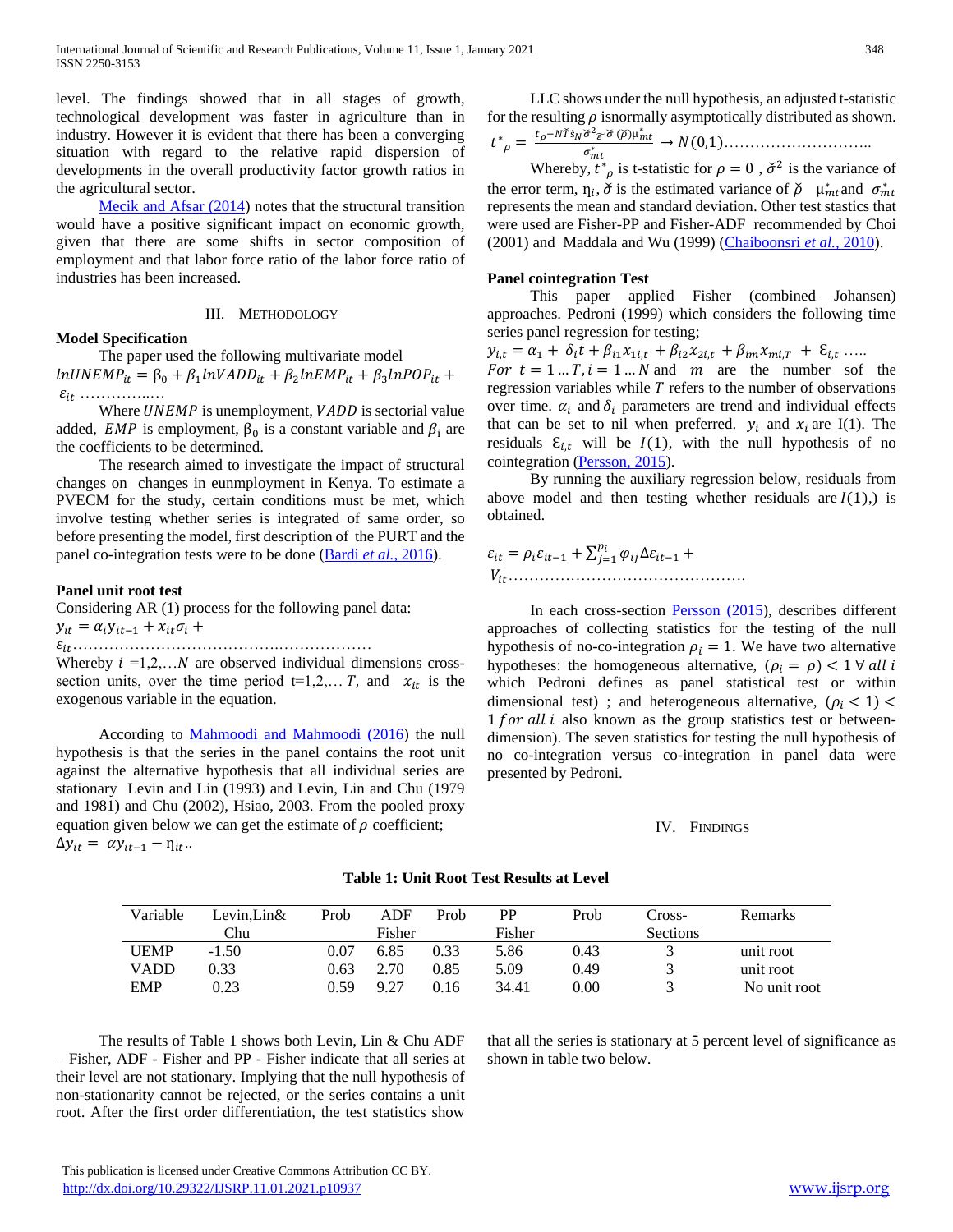| Variable    | Levin.Lin& | Prob | ADF    | Prob     | PP     | Prob | Cross-          | <b>Remarks</b> |
|-------------|------------|------|--------|----------|--------|------|-----------------|----------------|
|             | Chu        |      | Fisher |          | Fisher |      | <b>Sections</b> |                |
| <b>UEMP</b> | $-5.43$    | 00   | 34.60  | $0.00\,$ | 35.31  | 00   |                 | No unit root   |
| VADD        | 10.07      | 00   | 60.15  | $0.00\,$ | 67.98  | 00   |                 | No unit root   |
| <b>EMP</b>  | $-2.08$    | 0.02 | 12.85  | 0.04     | 12.97  | 0.04 |                 | No unit root   |

# **Table 2: Unit Root Test Results at First Difference**

# **Co-integration TEST**

 By using automatic lag selection criteria the study accepted the Null Hypothesis that there at least one co-integrating equations in both the trace and maximum statistics as indicated on table 3 below.

# **Table 3:Unrestricted Cointegration Rank Test (Trace and Maximum Eigenvalue)**

| <b>Hypothesized</b><br>No. of $CE(s)$ | <b>FisherStat.*</b><br>(from trace test) | Prob.   | <b>Fisher Stat.*</b><br>(from max-eigen test) | Prob.  |
|---------------------------------------|------------------------------------------|---------|-----------------------------------------------|--------|
| <b>None</b>                           | 22.72                                    | 0.0009  | 22.71                                         | 0.0009 |
| At most 1                             | 6.163                                    | 0.40525 | 3.139                                         | 0.7912 |
| At most 2                             | 14.36                                    | 0.0258  | 14.36                                         | 0.0258 |

## **Panel Vector Error Correction Model (PVECM)**

## **Table 4: Summary of Statistics for Short-run Behaviors**

|                                       | Coef.       | Std. Err | t-Stasistic | P-value |
|---------------------------------------|-------------|----------|-------------|---------|
| <b>Equation1 D(UNEMP)</b>             |             |          |             |         |
| CointEq1                              | $-0.617884$ | 0.09315  | 6.63348     | 0.0000  |
| $D(UNEMP(-1))$                        | 0.456751    | 0.11102  | 4.11402     | 0.0001  |
| $D(UNEMP(-2))$                        | 0.572799    | 0.12682  | 4.11402     | 0.0000  |
| $D(VADD(-1))$                         | 0.013310    | 0.00416  | 3.20213     | 0.0020  |
| $D(VADD(-2))$                         | 0.011268    | 0.00381  | 2.95492     | 0.0048  |
| $D(\text{EMP}(-1))$                   | $-0.016828$ | 0.02082  | $-0.80834$  | 0.4533  |
| $D(\text{EMP}(-2))$                   | 0.021558    | 0.02078  | 1.03728     | 0.3663  |
| $\mathbf C$                           | $-0.003969$ | 0.00660  | $-0.60120$  | 0.3776  |
|                                       |             |          |             |         |
| <b>Equation 2 D(VADD)</b><br>CointEq1 | 3.839632    | 3.37760  | .13679      | 0.2576  |
| $D(UNEMP(-1))$                        | $-5.448373$ | 4.02583  | $-1.35335$  | 0.1782  |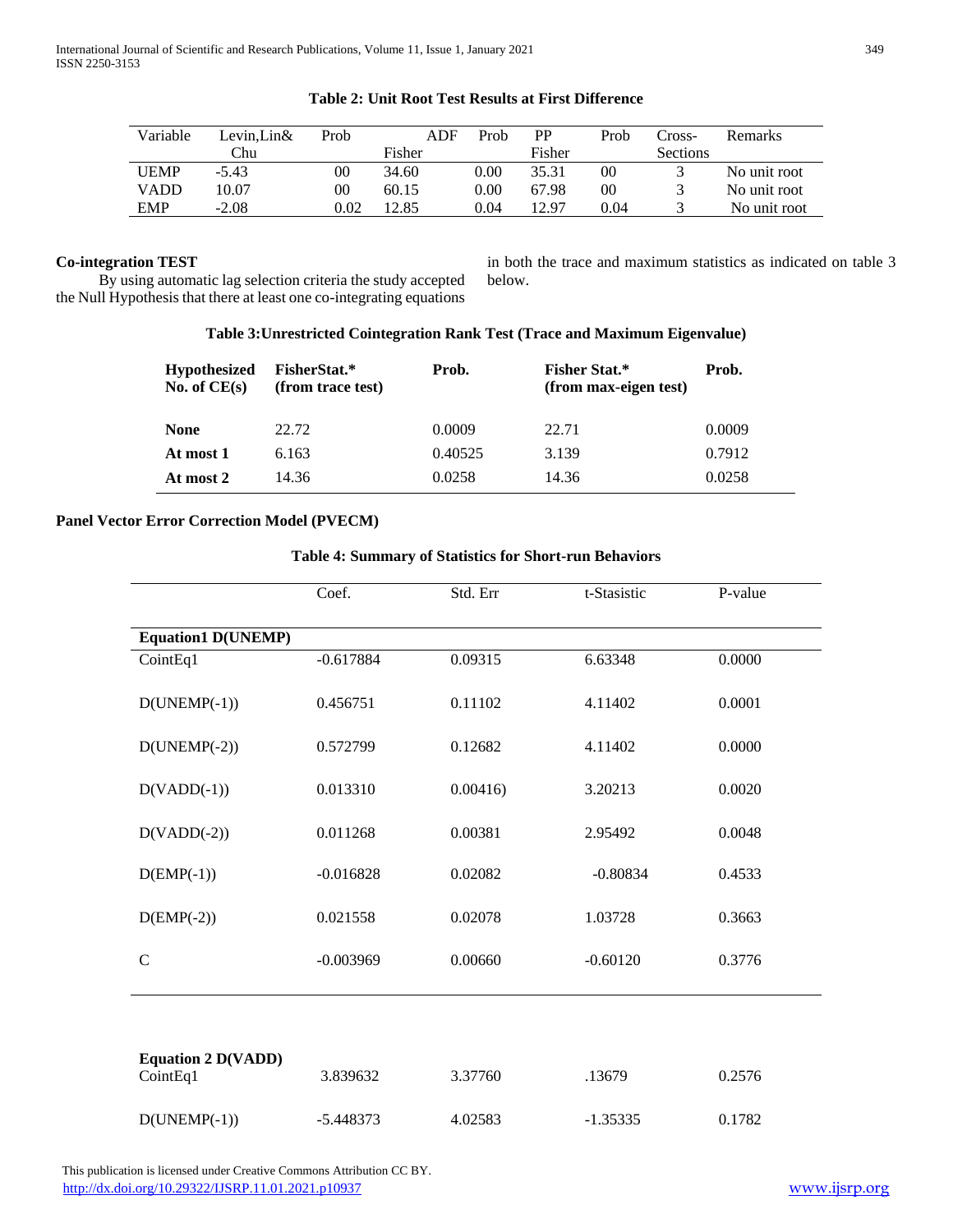|                          | $D(UNEMP(-2))$      | 0.434096    | 4.59877 | 0.09439      | 0.9249 |
|--------------------------|---------------------|-------------|---------|--------------|--------|
|                          | $D(VADD(-1))$       | 0.013310    | 0.00416 | 3.20213      | 0.0020 |
|                          | $D(VADD(-2))$       | 0.011268    | 0.00381 | 2.95492      | 0.0048 |
|                          | $D(\text{EMP}(-1))$ | 0.322577    | 0.02082 | 0.75490      | 0.6698 |
|                          | $D(\text{EMP}(-2))$ | $-0.681116$ | 0.75362 | $-0.90379$   | 0.3677 |
|                          | $\mathbf C$         | 0.193177    | 0.23941 | 0.80690      | 0.4211 |
|                          |                     |             |         |              |        |
| <b>Equation 3 D(EMP)</b> | CointEq1            | 0.363826    | 0.67435 | 0.53952      | 0.5787 |
|                          | $D(UNEMP(-1))$      | 0.017173    | 0.80377 | 0.02136      | 0.9786 |
|                          | $D(UNEMP(-2))$      | $-1.146593$ | 0.91816 | $-1.24879$   | 0.2037 |
|                          | $D(VADD(-1))$       | 0.002895    | 0.03009 | 0.9786       | 0.9786 |
|                          | $D(VADD(-2))$       | $-0.001731$ | 0.02761 | 0.06270      | 0.9448 |
|                          | $D(\text{EMP}(-1))$ | 0.926422    | 0.15072 | 6.14672      | 0.0000 |
|                          | $D(\text{EMP}(-2))$ | $-0.074383$ | 0.15046 | 0.49435      | 0.6165 |
|                          | $\mathsf C$         | $-0.001926$ | 0.04780 | $[-0.04029]$ | 0.9738 |
|                          |                     |             |         |              |        |

 The PVECM results in above table investigate the effects of sectorial value added (income) and employment on unemployment. Equation one is our major interest as it has unemployment as the dependent variable. From the results it was deduced that 62% speed of adjustment occurs by correcting short run disequilibrium at 5% level. The level of unemployment also depends on the previous level of unemployment, a one % change on D(UNEMP(-1)) causes 45.7% change on the current

unemployment. The result is significant as the p value are less 0.05 i.e. 0.000< 0.05. Sectorial employment in the short run is significant and positively related to unemployment in the economy. This is attributed to the fact that in the short run income generated by the sectors is less than the costs incurred. Sectorial employments in both lag one and two is insignificant at 5% level of significance

| variable   | Coefficient | <b>Std Error</b> | t-Statistic | Prob   |  |
|------------|-------------|------------------|-------------|--------|--|
| C          | 2.801560    | 0.062955         | 44.50099    | 0.0000 |  |
| $VADD(-1)$ | $-0.012271$ | 0.005409         | $-2.268755$ | 0.0271 |  |
| $EMP(-1)$  | 0.000597    | 0.001758         | 0.339646    | 0.7354 |  |

 The long run model shows that value added which is a proxy for income is negatively and significantly related to unemployment at 5% level of significance since 0.0271 less than 0.05. the results collaborates with  $(Mecik \& Afsar, 2014)$ . VADD i.e. Value added in the economy a proxy for income has an inverse and statistically significant coefficient that justifies the relation between unemployment and income, from the point of view of Philips curve, when employment or labor increases disposable